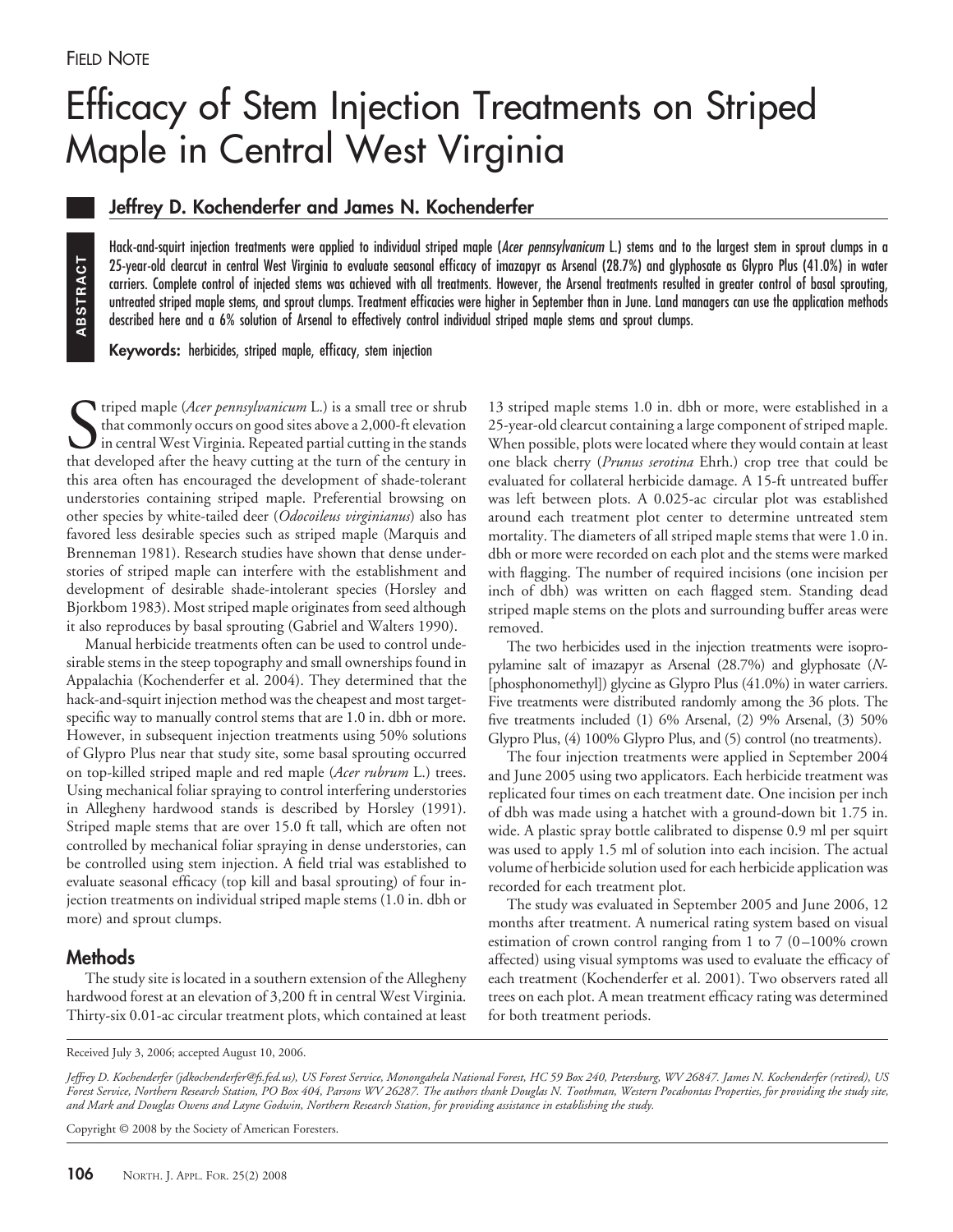**Table 1. Average number of striped maple stems 1.0 in. and larger, stem diameters, and volume of herbicide solution used by treatment.**

|             | September                 |                   |                           | June                      |                   |                           |
|-------------|---------------------------|-------------------|---------------------------|---------------------------|-------------------|---------------------------|
| Treatment   | No. of stems<br>(no. /ac) | Diameter<br>(in.) | Solution used<br>(gal/ac) | No. of stems<br>(no. /ac) | Diameter<br>(in.) | Solution used<br>(gal/ac) |
| Arsenal     |                           |                   |                           |                           |                   |                           |
| 6%          | 2,750                     | 1.8               | 2.4                       | 2,375                     | 1.5               | 1.8                       |
| 9%          | 2,875                     | 2.0               | 2.6                       | 2,075                     | 1.7               | 2.0                       |
| Glypro Plus |                           |                   |                           |                           |                   |                           |
| 50%         | 2,875                     | 2.0               | 2.1                       | 2,300                     | 1.6               | 2.0                       |
| 100%        | 2,525                     | 2.1               | 1.8                       | 2,350                     | 1.8               | 1.9                       |
| Control     | 2,800                     | 1.8               | $\overline{0}$            | 2,800                     | 1.8               | $\Omega$                  |

**Table 2. Percentage of treated stems controlled, basal sprouting, and number of untreated stems controlled 12 months after treatment.**

|             |                                                     | September 2004                    |                                        |                                 | <b>June 2005</b>                  |                                        |
|-------------|-----------------------------------------------------|-----------------------------------|----------------------------------------|---------------------------------|-----------------------------------|----------------------------------------|
| Treatment   | Treated stems<br>controlled <sup><i>a</i></sup> (%) | Treated stems<br>sprouted $(\% )$ | Untreated stems<br>controlled (no./ac) | Treated stems<br>controlled (%) | Treated stems<br>sprouted $(\% )$ | Untreated stems<br>controlled (no./ac) |
| Arsenal     |                                                     |                                   |                                        |                                 |                                   |                                        |
| 6%          | 100                                                 |                                   | 420                                    | 100                             |                                   | 140                                    |
| 9%          | 100                                                 | 0                                 | 800                                    | 100                             | $\Omega$                          | 160                                    |
| Glypro Plus |                                                     |                                   |                                        |                                 |                                   |                                        |
| 50%         | 100                                                 |                                   | 20                                     | 100                             | 16                                | $\Omega$                               |
| 100%        | 100                                                 |                                   | 20                                     | 100                             | 13                                | $\Omega$                               |

*<sup>a</sup>* Control required at least 75% of crowns to be necrotic.

**Table 3. Number of treated striped maple sprout clumps, average number of stems per clump, injected stem diameter, and sprout clump efficacy by treatment.**

| Treatment   | No. of treated<br>clumps | Average stems<br>per clump (no.) | Average injected<br>stem diameter (in.) | Injected stems<br>controlled (%) | Percent of clumps<br>controlled <sup><i>a</i></sup> (%) |
|-------------|--------------------------|----------------------------------|-----------------------------------------|----------------------------------|---------------------------------------------------------|
| Arsenal     |                          |                                  |                                         |                                  |                                                         |
| 6%          | 18                       |                                  | 2.6                                     | 100                              | 90                                                      |
| 9%          | 16                       |                                  | 2.4                                     | 100                              | 100                                                     |
| Glypro Plus |                          |                                  |                                         |                                  |                                                         |
| 50%         | 16                       |                                  | 2.1                                     | 100                              | 19                                                      |
| 100%        | 25                       |                                  | 2.1                                     | 100                              | 44                                                      |

*<sup>a</sup>* Control required at least 75% of the stems in each clump to be controlled.

Striped maple sprout clumps were also treated on four areas of the clearcut during the September application. Each area was used to evaluate one of the herbicide treatments. The largest stem in each clump was injected using the same procedure described for the individual stem treatments.

#### **Results and Discussion**

The number of stems, stem diameter, and amount of herbicide used are shown for each treatment in Table 1. The number of individual stems treated exceeded the 2,000 stems/ac upper limit recommended by Zedaker (1986) but provided more observations for treatment comparisons. Stem diameter averaged 1.9 and 1.7 in. for the September and June treatment periods, respectively. The amount of chemical applied per incision averaged 1.6 and 2.0 ml in the September and June applications, respectively. This was higher than the intended dosage rate of 1.5 ml/in. dbh and was attributed to applicator error.

Treatment efficacy is shown in Table 2. All the herbicide treatments controlled 100% of the treated stems. No basal sprouting was observed on stems treated with Arsenal. Some sprouting was observed on the stems treated with Glypro Plus. Basal sprouting was higher on stems treated in June and where the lowest concentrations of Glypro Plus were used. These results are consistent with Horsley and Bjorkbom (1983) who found that the efficacy of foliar applications of glyphosate on striped maple was lower in June than in late summer. They also observed that lower application rates were most sensitive to time of application.

Several untreated striped maple stems on the plots and in the buffer areas were controlled also, especially on the plots treated with Arsenal (Table 2). The number of untreated stems controlled was highest on the plots treated in September usually with the highest concentrations of herbicide. Although the mode of translocation was not studied in this trial, we feel that most of the herbicide was transferred to untreated stems through root grafts. Black cherry crop trees occurred on 66% of the treated plots. However, only one black cherry was slightly damaged by the treatments despite the relatively large amount of herbicide used in treating the high densities of striped maple found on these plots. This occurred on a plot where a 9% Arsenal treatment was used. This herbicide probably was absorbed from the soil because Arsenal has soil activity and interspecific grafts between roots of different species are rare (Graham and Bormann 1966). Because glyphosate has no soil activity, mortality of untreated stems on plots treated with Glypro Plus can be attributed to translocation of the herbicide through root grafts to untreated stems.